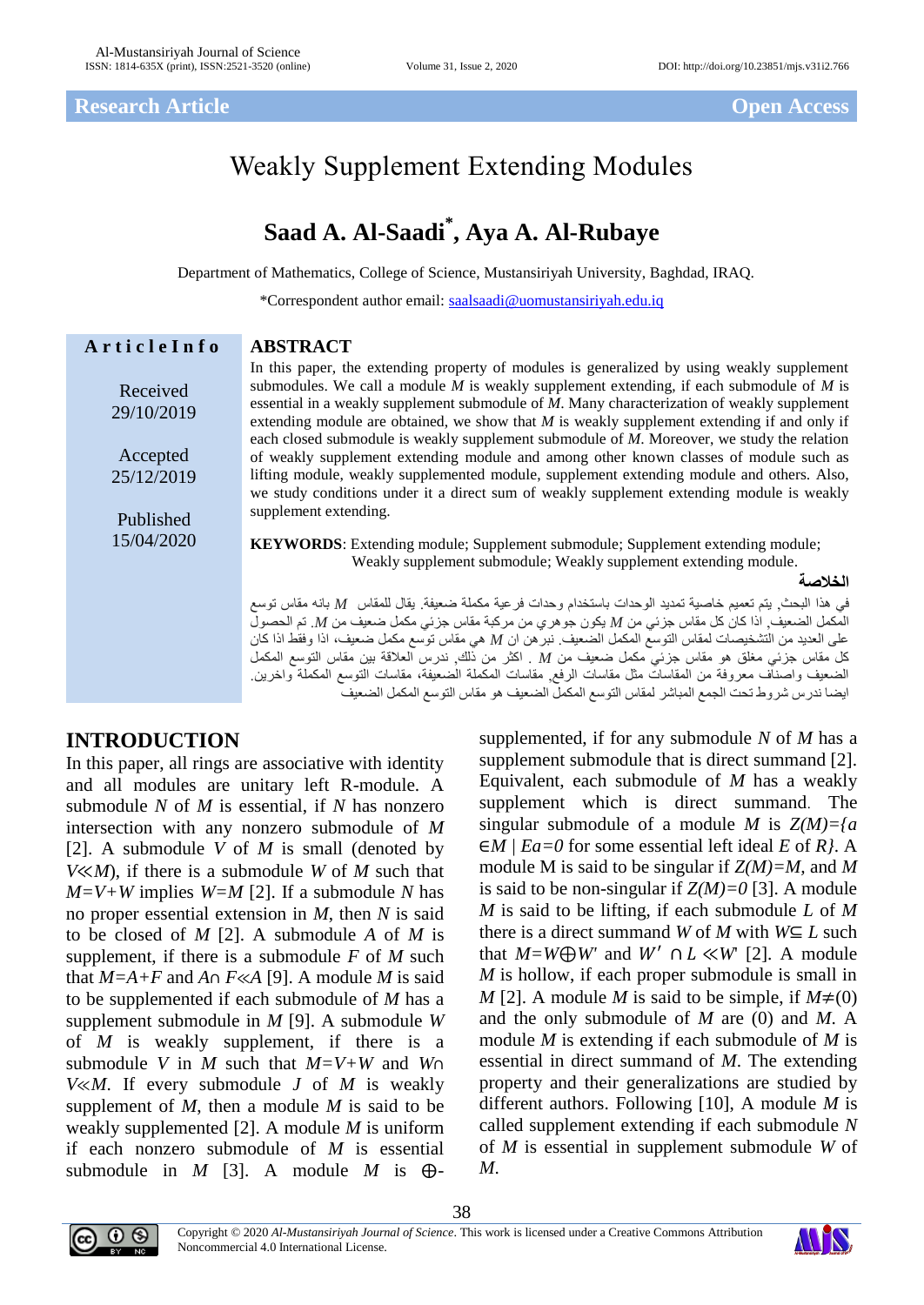In this work and motivated by the known fact that each direct summand is weakly supplement submodule [7] and above concept, we introduce and study the concept weakly supplement extending module as generalization of extending module. We get many equivalent statements for weakly supplement extending module. Also, we answer the question, when the direct sum of weakly supplement extending module is weakly supplement extending? Moreover, a lot of results and property of weakly supplement extending module are obtained.

## **WEAKLY SUPPLEMENT EXTENDING MODULES:**

We introduce the following concept that is as a generalization of extending and weakly supplemented modules:

**Definition (2.1):** A module *M* is weakly supplement extending, if each submodule of *M* is essential in a weakly supplement submodule in *M*. A right (left) ring R is weakly supplement extending, if R weakly supplement extending right (left) R-module.

It is known that, a module *M* is extending if and only if each closed submodule of *M* is a direct summand [3]. So we obtained the following characterization of weakly supplement extending module.

**Proposition (2.2):** A module *M* is a weakly supplement extending if and only if each closed submodule of *M* is a weakly supplement.

**Proof:** Let *A* be a closed submodule of weakly supplement extending module *M*. Since *M* is weakly supplement extending, then there exists a weakly supplement submodule *B* in *M* such that *A* is essential in *B*. But *A* is closed then *A* has no proper essential extension so (by definition of closed submodule) *A=B*, so *A* is weakly supplement submodule. Conversely, let *A* be a submodule of *M*. There is a closed submodule *B* of *M* such that *A* is essential in *B* (from Zorn's lemma). By hypothesis, *B* is weakly supplement submodule. Then *M* is weakly supplement extending.

#### **Remarks and Examples (2.3):**

1. Every (weakly) supplemented module is weakly supplement extending, but it is not conversely. Indeed*, Z* is weakly supplement extending Zmodule which it is not (weakly) supplemented (since a submodule 2Z in Z has no a weakly supplement submodule in Z).

2. Every extending module is weakly supplement extending, but the converse is not true.  $M = Z_8 \oplus$ <sup>2</sup> is weakly supplement extending *Z*-module which it is not extending (since *M* is weakly supplemented module).

3. Every supplement extending module is a weakly supplement extending, while it is not conversely. In fact,  $Q \oplus Z_2$  is weakly supplement extending  $Z$ -module, since it is weakly since it is weakly supplemented (since  $Q$  and  $Z_2$  are weakly supplemented and every direct sum of weakly supplemented is weakly supplemented [8]). While it is not supplement extending [10, Example (2.1.18)].

4. Every uniform module is weakly supplement extending, while the converse is not true. In fact,  $Z_6$  is weakly supplement extending Z-module which it is not uniform.

5. It is well known that the concepts of lifting module and extending module are different. Here, we have every lifting module is weakly supplement extending, while the converse is not true. Indeed, since  $Z$  is uniform and so by  $(4)$   $Z$  is weakly supplement extending Z-module which it is not lifting see [6].

6. Every  $\oplus$  -supplemented module is weakly supplement extending, it is not conversely. For example,  $Z$  is weakly supplement extending  $Z$ module but it is not  $\bigoplus$ -supplemented.

The next result is another characterization of weakly supplement extending module.

**Proposition (2.4):** The following statements are equivalent for any module *M*:

1. *M* is weakly supplement extending module.

2. Every closed submodule in *M* is weakly supplement submodule.

3. The intersection any direct summand of the injective hull of *M* with *M* is weakly supplement submodule of *M*.

**Proof:** (1)  $\Rightarrow$  (2), directly by proposition (2.2).

 $(2) \implies (3)$  Let *W* be a direct summand of injective hull of *M*, i.e  $E(M) = W \oplus K$ , where *K* is a submodule of injective hull of *M*. To easy check that *W∩M* is closed submodule of *M* and by (2) *W∩M* is weakly supplement submodule of *M*.

 $(3) \implies (1)$  Let *C* be a submodule of *M* and let *J* be a relative complement of *C* in *M*, i.e *C∩J=0*, then  $C \oplus J$  is essential in *M*, but *M* is essential in injective hull of  $M$ , so  $C \oplus J$  is essential in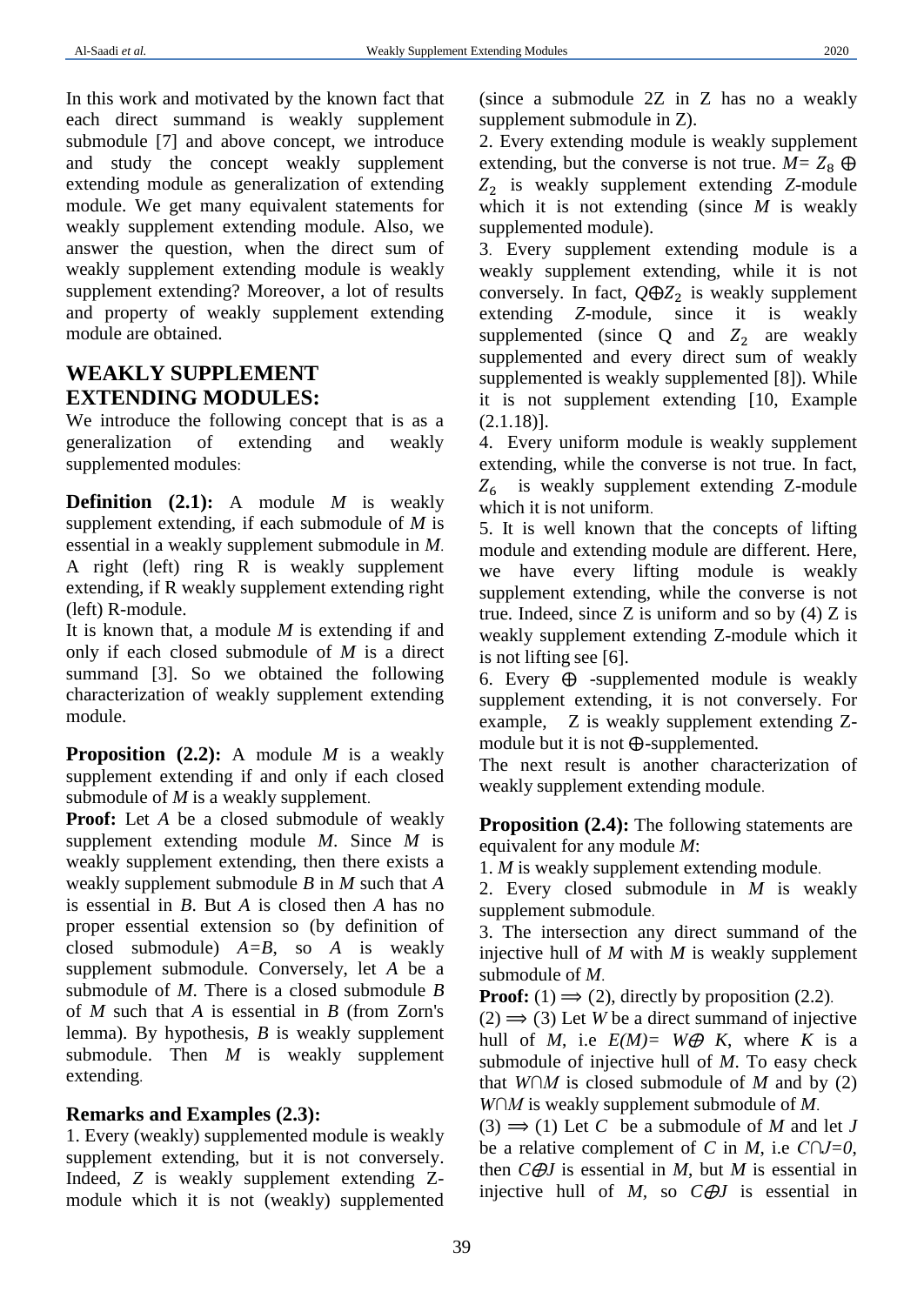injective hull of *M*. Then  $E(M) = E(C \oplus J) = E(C)$  $\Theta E(J)$ , and since  $E(C)$  is direct summand of injective hull of *M,* then *E(C) ∩M* is weakly supplement submodule in *M*. Since *C* is essential in injective hull of *C* and *M* is essential in *M*, then *C∩M* is essential in *E(C)∩M* which is weakly supplement in M. Hence M is weakly supplement extending.

We asserted that, weakly supplement extending module need not be a supplement extending. Here, we discuss when this implication is valid.

Following [2] *A* and *K* are submodule of a module *M* with  $A \subseteq K \subseteq M$ . If *A* is small of *M*, thus *A* need not be small in *K*.

**Proposition (2.5):** Every weakly supplement extending module M is supplement extending module if for each a submodule *A* of K, where *A*⊆*K*⊆*M*, and *A*≪*M* implies *A*≪*K*.

**Proof:** Let *M* be a weakly supplement extending and let *W* be a submodule of *M*, so there is a weakly supplement submodule *K* in *M* such that *W* is essential in *K*. So *M =K+V* and *K∩V*≪*M,*  where *V* is a submodule of *M*. By assumption, *K ∩ V* <sup>≪</sup>*K* and hence *K* is a supplement submodule of *V* in *M*. Hence *M* is supplement extending module.

It is well-known, every quotient of weakly supplemented module is weakly supplemented [2]. For weakly supplement extending module, we have:

**Proposition (2.6):** Let *M* be a weakly supplement extending module, then any nonsingular image of *M* is weakly supplement extending.

**Proof:** Let  $f : M \rightarrow W$  be an epimorphism image and *A* be a closed submodule of *W*, then  $H=f^{-1}$ *(S)* is closed in *M* by [11]. But *M* is weakly supplement extending, so *H* is weakly supplement submodule in *M*. Then there is a submodule *V* of *M* such that *M=H+V* and *H∩V*<sup>≪</sup> *M*. Now, we have  $W=f(M)=f(H+V)=f(H)+f(V)=S+f(V)$ and since  $H=f^{-1}(S)$  and f is epimorphism then  $f(H)=f f^{-1}(S) = S$ , since *f* is epimorphism and ker *f* ⊆*H* then by [5]  $f$  (*H∩V*) =  $f$  (*H*) ∩ $f$  (*V*) and by [6] we have *f (H∩V) = f (H) ∩f (V) = S ∩ f (V)* <sup>≪</sup>  $f(M) = W$ . Then *S* is weakly supplement submodule in *W* and so that *W* is weakly supplement extending.

We introduce the next concept that is as a generalization of  $\oplus$ -supplemented module:

**Definition** (2.7): A module *M* is closed  $\oplus$ supplemented if each closed submodule *N* of *M*  has a supplement submodule that is direct summand of *M*.

On can easily show that, a module M is called closed  $\oplus$ -supplemented if and only if each closed submodule is a weakly supplement which is direct summand.

It is clear that, every  $\bigoplus$ -supplemented module is closed  $\oplus$ -supplemented. Also, every closed  $\oplus$ supplemented module is weakly supplement extending module (by using proposition  $(2.2)$ )

Recall that, a module *M* is refinable, if for each submodule *W*, *V* of *M* with  $W+V=M$ , there exists a direct summand *W*' of *M* such that  $W' \subseteq W$  and *W'+V=M* [11].

**Proposition (2.8):** Let *M* be a refinable module, then the following statements are equivalent:

1. *M* is weakly supplement extending module.

2. *M* is closed  $\bigoplus$ -supplemented module.

**Proof:** (1)  $\Rightarrow$  (2) Suppose that *M* is a weakly supplement extending module and let *N* be a closed submodule of *M*, then *N* is weakly supplement submodule of *M* by proposition (2.2). So we have *M=N+W* and *N∩W<<M* for a submodule *W* of *M*, but *M* is refinable then there is a direct summand *W'* of *M* such that  $W' \subseteq W$ , so, *M*=*W'*+*N* and *W'∩N* ⊆*W∩N*<<*M*, since *W'∩N*⊆*W'*⊆*M* and since *W*' is direct summand then  $W' \cap N \leq W'$  [6]. So, *N* has a supplement submodule W' which is direct summand of *M* then *M* is closed  $\bigoplus$ -supplemented.

 $(2) \implies (1)$  Let *W* be a closed submodule in a closed ⨁-supplemented module *M*, then *W* has a supplement submodule *V* in M that is direct summand (i.e)  $M= W+V$  and  $W\cap V \ll V$ . So we have *W*∩*V*≪*M*. Hence *M* is weakly supplement extending.

In the following, we prove that the class of weakly supplement extending module is closed under isomorphic property.

**Proposition (2.9):** If a module  $M_1$  is weakly supplement extending and  $M_1 \cong M_2$ , then  $M_2$  is weakly supplement extending.

**Proof:** Let  $f : M_1 \rightarrow M_2$  be an isomorphism and  $M_1$ is a weakly supplement extending. Let  $N$  be a



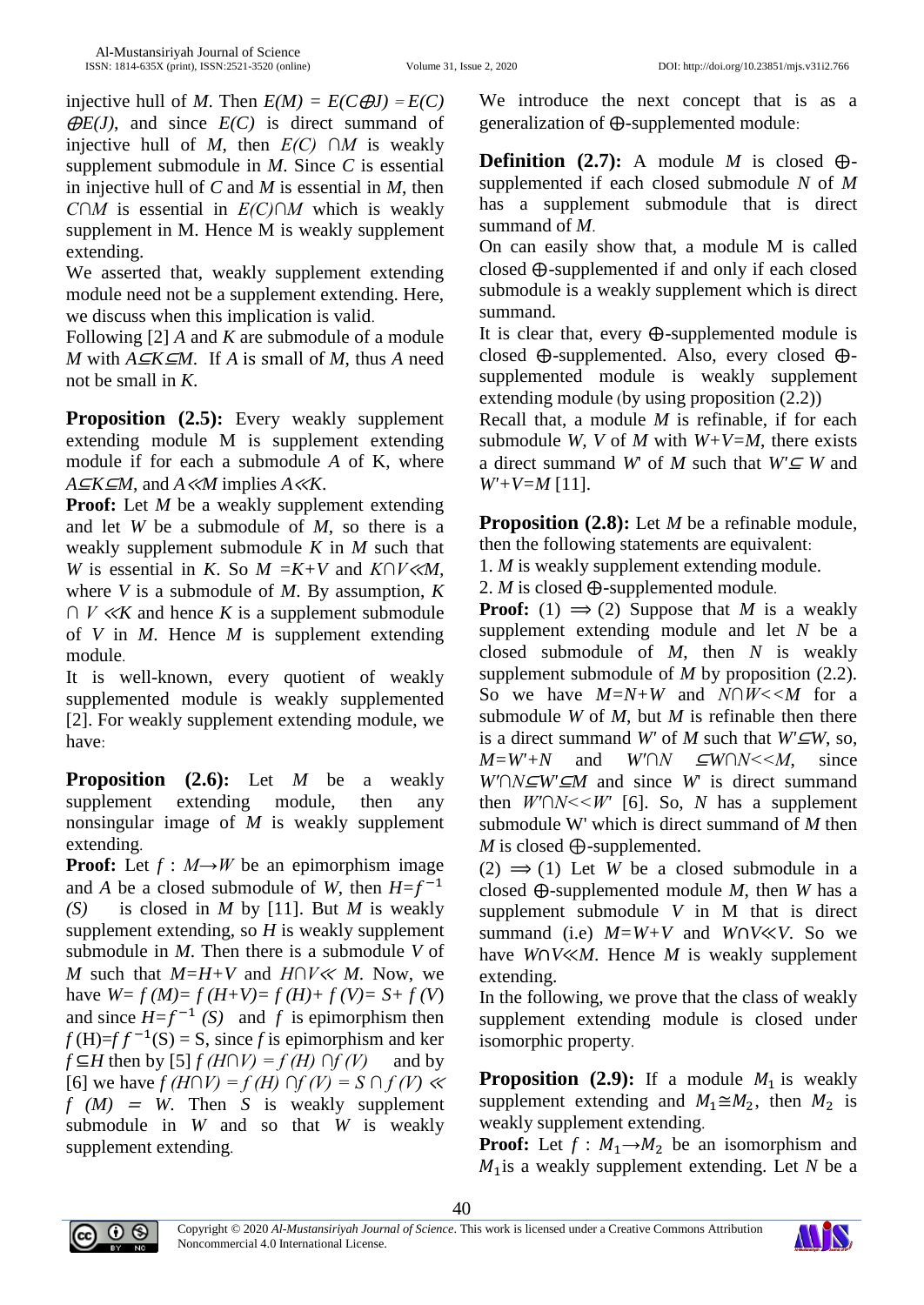submodule of  $M_2$  so  $f^{-1}(N)$  is a submodule of  $M_1$ . Since  $M_1$  is weakly supplement extending then  $f^{-1}(N)$  is essential in a weakly supplement submodule *S* of  $M_1$ , then  $f(f^{-1}((N)) = N$  is an essential in  $f(S)$  in  $M_2$ . Since S is weakly supplement submodule in  $M_1$  then there is *H* is a submodule of  $M_1$  such that  $M_1 = S + H$  and  $S \cap H$  $\ll M_1$ . Then  $f(M_1) = f(S) + f(H)$ , So  $M_2 = f(S) + f$ *(H)* (since *S∩H* ≪ $M_1$  and  $f : M_1 \rightarrow M_2$ homomorphism, then  $f(S \cap H) \ll M_2$ ) [6], since f is isomorphism then  $f$  is monomorphism and then ker  $f = 0$  [5], and we have ker  $f \subseteq H$ , thus by  $[5]$ :

 $f(S \cap H) = f(S) \cap f(H)$ , and  $f(S) \cap f(H) \ll M_2$ , then  $f(S)$  is weakly supplement submodule of  $M_2$ , hence  $M_2$  is a weakly supplement extending.

**Proposition (2.10):** Let  $f : M \rightarrow W$  be a small epimorphism (that is *f* is called small epimrphism if *Ker f*≪M [11]) and *W* be a weakly supplement extending module, if any nonzero closed submodule *S* of M with *ker*  $f \subseteq S$ , then *M* is weakly supplement extending.

**Proof:** Suppose that W is a weakly supplement extending module, let *f* :*M→W* be a small epimrphism and *S* be a closed submodule of *M*, since *ker f*  $\subseteq$  *S* and *f* is epimorphism. Then by first isomorphism  $f(S) \cong S/\text{ker } f$  is closed in M/ *ker f*  $\cong$  *W*, then *M*/*kerf* is weakly supplement extending, so *f* (*S*) is weakly supplement submodule of *W*, then by proposition (2.4) *S* is weakly supplement submodule of *M*. Then *M* is weakly supplement extending.

Following [11], let  $f : R \rightarrow T$  be a ring homomorphism and *M* a right *T-*module . One can define *M* to be a right *R*- module by *ar=a f (r*) for all  $a \in M$  and  $r \in R$ . Moreover, if *M* is a right *R*module and *f* is an epimorphisms satisfy *ker f*  <sup>⊆</sup>*M r,* so also can define *M* to be a right *T*module by  $at = ar$ , where  $f(r)=t$ . (denote by  $M_T$ ,  $M_R$ ) that *M* is a right *T*-module, right *R*module, respectively.

**Proposition** (2.11): Let  $f : R \rightarrow T$  be a ring epimorphism and *M* be a module (R-)T- module with  $ker f \subseteq r(M)$ . Then  $M_R$  is weakly supplement extending if and only if  $M_T$  is weakly supplement extending.

**Proof:** Let  $M_R$  is weakly supplement extending and let  $N_T$  be a submodule of  $M_T$ , since f is homomorphism and by  $rx = f (r)x$  for all  $x \in N$ , so  $N_R$  be a submodule of  $M_R$ , since  $M_R$  is a weakly

supplement extending then  $N_R$  is essential in weakly supplement submodule  $L_R$ in  $M_R$ , then we have  $M_R = K_R + L_R$  and  $K_R \cap L_R \ll M_R$  where  $K_R$ be a submodule in  $M_R$ , then  $K_T$  be a submodule in  $M_T$  (by *f* is homomorphism and by  $rx = f(r)x$ ) such that  $M_T = L_T + K_T$  and  $K_T \cap L_T \ll M_T$ , then  $L_T$  is weakly supplement submodule in  $M_T$ . To prove  $N_T$  is essential in  $L_T$ . Let  $0 \neq x \in L$ , there is *t*  $\epsilon T$ , so we can define  $L_T$  to be a right *R*-module by *f* is homomorphism and *ry=f (r)y* for each *y*∈*L* and *r*∈*R*. Since  $N_R$  is essential in  $L_R$ . Then *ry*∈  $N_R$ . Also,  $N_R$  we can define to be a right *T*module by *f* is an epimorphism such that *ker(f)*⊆*r(M)* and by *ty*=*ry* where *f(r)*=*t*, so *ty* ∈  $N_T$ . Hence  $N_T$  is essential in  $L_T$ . Conversely, suppose that  $M_T$  is weakly supplement extending and let  $N_R$  be a submodule in  $M_R$ . Since f is epimrphism and *ker f*  $\subseteq$ *r(M)*, by  $tx = rx$  where *x*∈N. Then  $N_T$  be a submodule in  $M_T$ . Since  $M_T$ is weakly supplement extending. Then  $N_T$  is essential in weakly supplement submodule  $L<sub>T</sub>$  in  $M_T$ , so we have  $M_T = L_T + K_T$  and  $L_T \cap K_T \ll M_T$ where  $K_T$  is submodule in  $M_T$ . To prove  $N_R$  is essential in  $L_R$ . Let  $x \in L$  and  $r \in R$ , so  $L_R$  we can defined to be *T*- module by *f* is an epimorphism such that  $ker(f) \subseteq r(M)$  and by  $tx = rx$  where  $f(r) = t$ , so *x*∈*L* and *t*∈*T*. Since  $N_T$  is essential in  $L_T$ . Then *xt*∈  $N_T$ . Also,  $N_T$  we can define to be a right Rmodule by *f* is a homomorphism and by  $rx=f(r)x$ . Then  $xr \in N_R$  and hence  $N_R$  is essential in  $L_R$ .

**PROPOSITION (2.12):** Let *M* be a refinable module in which for each submodule *W* of *M* there is a closed submodule *F* (depending on *W*) of M such that *W=F+H* or *F=W+H* where  $H \ll M$ . Then *M* is  $\bigoplus$  -supplemented if and only if *M* is weakly supplement extending.

**Proof:**  $(\Rightarrow)$  By Remarks and Examples  $(2.3, (6))$ .

 $(\Leftarrow)$  Let *W* be a submodule of weakly supplement extending *M*. Then there is a closed submodule *F*  in *M* such that  $F = W + H$  where  $H \leq M$ . Since *M* is weakly supplement extending, then there is a submodule *V* in *M* such that *M=V+F* and *V∩F*   $<, so  $M=V+F$  =V+W+H =V+W (since$ H*<<M* ) and *V∩W*<sup>⊆</sup> *V∩F<<M* [5]. Then *V∩W<<M*. But *M* is refinable. Then there is a direct summand *U'*⊆*V* such that *U'+W= M*. Then *U'∩W* <sup>⊆</sup> *V∩W<<M* so *U'∩W*≪*M* but *U'∩ W* <sup>⊆</sup>*U'*  <sup>⊆</sup>*M*, then *U'∩W*≪*U*' (since *U'∩W*≪*M* and U' is direct summand by [6]). *M* is  $\bigoplus$ - supplemented. Or let W be a submodule of weakly supplement extending *M*. There is a closed submodule *F* in *M*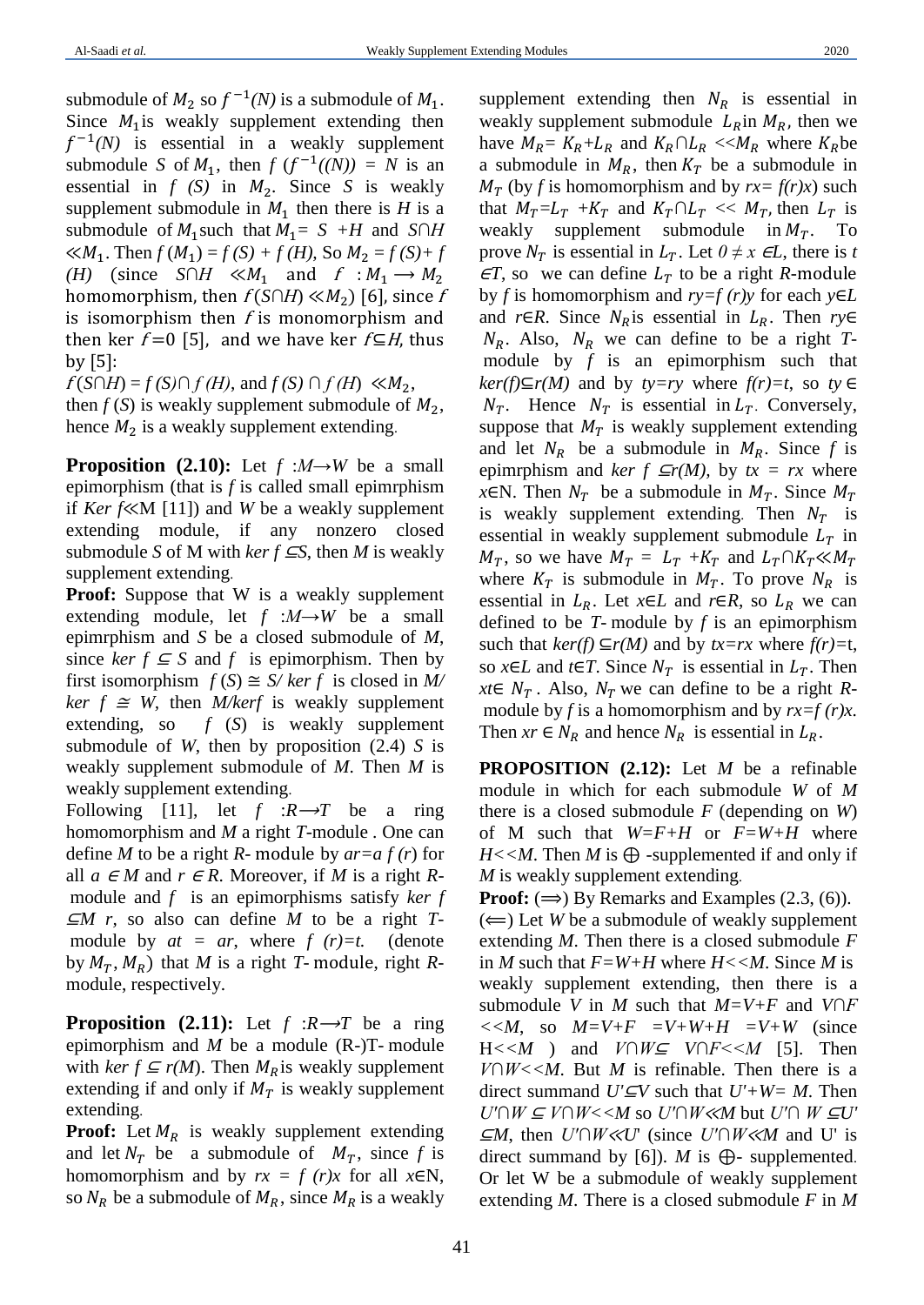such that  $N = F + H$  where  $H \leq M$ , since M is weakly supplement extending, then by hypothesis, *F* is weakly supplement submodule (by using proposition (2.2). So there exists a submodule *V* in *M* such that *M=F+V* and *F∩V<<M*. But *H<<M*, so  $M = F + V + H = V + W$ , but *M* is refinable. Then there is a direct summand *U*' in *M* and  $U' \subseteq V$ . Such that  $M= W+U'$ , since  $W \cap U' \subseteq W \cap V \subseteq (F+H) \cap V$ . Now to show that (*F+H)∩ V<<M*. Suppose that  $g:M\rightarrow (M/F)\oplus (M/V)$  is defined by  $g(m)=(m+F, m+V)$  for each m∈M and h:  $(M/$  $F)\bigoplus (M/V) \rightarrow (M/F+H)\bigoplus (M/V)$  is defined by  $h(m+F, n+V)=(m+F+H, n+k)$  for each  $n,m \in M$ . Now by weakly supplement submodule of F (i.e) M=V+F, thus g is an epimorphism and kerg=V∩F≪M, to easy check that kerh=((F+H)∕  $(F) \oplus 0$ , H << M/F. Since p: M  $\rightarrow$  M/F is canonical epimorphism, thus h is a small epimorphism and we have hg is a small epimorphism and ker hg=(H+F)∩V≪M. So *W∩U'<<M*. Thus *W∩U'*  <sup>⊆</sup>*U'*<sup>⊆</sup> *M.* So *W∩U'<<U*'. Then M is ⊕ supplemented.

Recall that [9], let *R* be a ring and *W, L* be a submodule of a module *M*. The residual of *W* by *L* is  $[W:L] = \{x \in \mathbb{R} : xL \subseteq W\}$  and the annihilator of M (denoted by  $ann_R(M)$ ) is  $ann_R(M) = [0:M]$ . Also, a module *M* is called faithful if  $ann_R (M) =$ 0.

**Proposition (2.13):** Every finitely generated faithful multiplication module over weakly supplement extending commutative ring R is weakly supplement extending.

**Proof:** Let *W* be a closed submodule of a module *M*, then  $W = [W:M/M]$  (since M is multiplication  $\mu$ ) where *[W:M]* be an ideal of *R*. Since *L* is closed submodule in *M* so, *[W:M]* is closed ideal in *R* [1]. Thus, by hypothesis, *[W:M]* is weakly supplement ideal in *R*. Then there exists an ideal *I* of *R* such that *[W:M]+I=R* and *[W:M]∩I<<R.* Now *M=RM=([W:M]+I)M =[W:M]M+IM.* Let *([W:M]M) ∩ IM) +KM=M*, since *M* is multiplication module so *[([W:M]∩I)+K]M =M* [4], since M=RM =*[([W:M]∩I)+K]M*, then R=*([W:M]∩I)+K* and since *[W:M]∩I<<R* then we have R=K*.* Since M=RM and R=K thus, KM=M, so  $([W:M]M\cap IM)$  <<*M*. And so, *L* is weakly supplement submodule in *M*. Then *M* is weakly supplement extending.

One can see that a submodule of a weakly supplement extending module need not be weakly supplement extending. In fact, we can consider any injective hull of a module which is weakly supplement extending.  $Z \oplus Z_2$  as Z-module is submodule of  $E(Z \oplus Z_2)$  and every injective envelope is weakly supplement extending module while  $Z \oplus Z_2$  it is not weakly supplement extending.

In the following results, we discuss when weakly supplement extending property is closed under submodule

**Proposition (2.14):** Let *W* be a submodule of weakly supplement extending module *M*, if the intersection of *W* with any weakly supplement submodule of *M* is weakly supplement submodule of *W*, then W is weakly supplement extending.

**Proof:** Let *W* be a submodule of weakly supplement extending module *M* and *V* be a submodule of *W* then there is a weakly supplement submodule *S* in *M* such that *V* is essential in *S* and so *V* is essential in *W∩S.* By hypothesis, *W∩S* is a weakly supplement submodule of *W*. Then *W* is a weakly supplement extending.

We do not be whether, a weakly supplement submodule of weakly supplement extending module is weakly supplement extending.

**Proposition (2.15):** Let *W* be a weakly supplement submodule of weakly supplement extending module *M* such that the intersection of any two weakly supplement submodule in *M* is weakly supplement in *W.* Then *W* is weakly supplement extending.

**Proof:** Let *W* be a weakly supplement submodule in *M* and let *K* be a submodule in *W.* So we have *K* be a submodule in *M*. Since *M* is weakly supplement extending, so *K* is essential in weakly supplement submodule *H* in *M*. By hypothesis, *W∩H* is weakly supplement submodule in *W* since *K* is essential in *H* and *W* is essential in *W.* Then we have *K∩W* is essential in *H∩W* and we have *K∩W=K*, so *K* is essential in *H∩W*. Then *W* is weakly supplement extending.

An analogous to extending modules, the next result asserts that a direct summand of weakly supplement extending module is weakly supplement extending.

**Proposition (2.16):** Every direct summand of a weakly supplement extending module is weakly supplement extending.



42

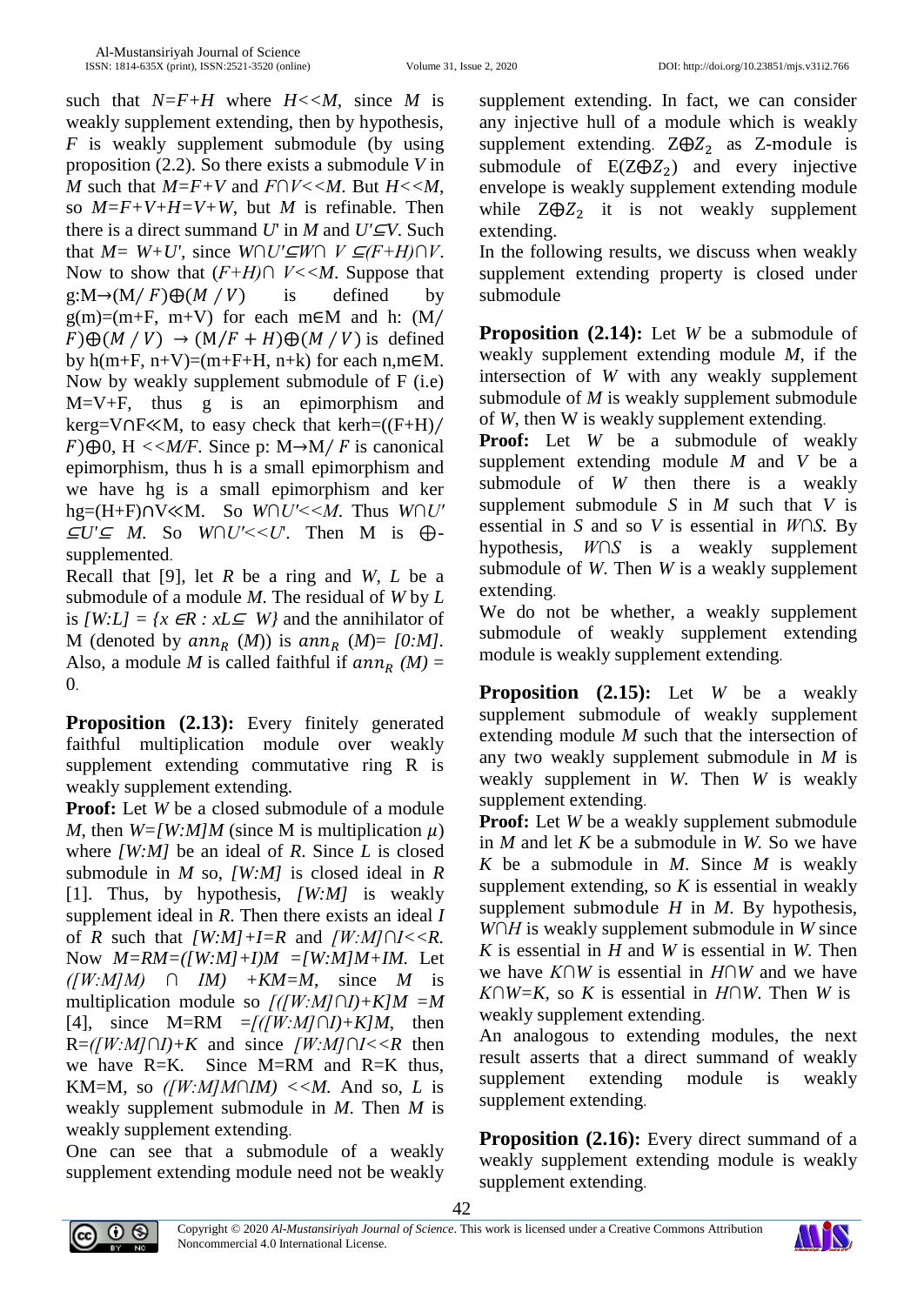**Proof:** Let *W* be a direct summand of weakly supplement extending module *M* and let *S* be a closed submodule in *W,* so *S* is closed submodule of *M*. Since *M* is a weakly supplement extending module, so by proposition (2.2), *S* is weakly supplement submodule of *M* so we have  $M = S + H$ and *S∩H << M*, where *H* is a submodule of *M* so *W∩M= W∩(S+H)* then (by modular law) *W=S+(W∩H)* and *S∩(W∩H)=(S∩H)∩W*. Since *(S∩H)∩W* be a submodule of *S∩H* and *S∩H* <sup>≪</sup> *M*, so, we have *S∩(W∩H)*  $\ll M$  [6]. Also, since *S∩(W∩H*) be a submodule in *W* and *W* is direct summand in *M*, then by [6],  $S \cap (W \cap H) \ll W$ . Thus, we have, *S* is a weakly supplement submodule in *W*. There for, by using proposition (2.2), *W* is a weakly supplement extending module.

Recall that, the radical submodule of a module *M*  is the intersection of all maximal submodule of *M* (denoted by *Rad(M)*)*.* Equivalent, the radical of *M* is the sum of all small submodule of *M*. [9].

**Corollary (2.17):** Let *M* be a module with zero radical, the next conditions are equivalent:

1. *M* is extending.

2. *M* is weakly supplement extending.

**Proof:** (1)  $\Rightarrow$  (2) It is clear.

 $(2) \implies (1)$  Let *N* be a submodule of weakly supplement extending module *M.* So there exists a weakly supplement submodule *S* in *M* such that *N* is essential in *S,* since *S* is weakly supplement submodule. Then *M=S+H* where *H* be a submodule of *M* and *S∩H*≪*M*. But *Rad(M)=0* then *S∩H=0*. So, We have *S* is a direct summand of *M*. Then *M* is extending.

It is clear that, the direct sum of extending module need not be extending [2]. Also, we have here a direct sum of weakly supplement extending modules need not necessary weakly supplement extending.  $M = Z[X]$   $\bigoplus Z[X]$  as  $Z[X]$ -module is not weakly supplement extending, because *M* is not extending [3] and  $Rad(M)=0$  [11].

Recall that, a module *M* is distributive if for all submodule *A*, *S* and *N* of *M*, *A*  $\cap$  (*S* + *N*) = (*A*  $\cap$ *S*)+ (*A ∩ N*) [12].

The next result answer of the question: when the weakly supplement extending property is closed under the direct sum?

**Proposition (2.18):** Let  $M=M_1 \oplus M_2$  where M,  $M_1$  and  $M_2$  are modules. Suppose that M is a distributive module, then M is weakly supplement

extending if and only if each  $M_i$  is weakly supplement extending  $(i=1,2)$ .

**Proof:** Let *M* is weakly supplement extending. Since  $M_i$  is direct summand of M (where i=1,2). Then by proposition (2.15)  $M_i$  is weakly supplement extending. Conversely, let *V* be a closed submodule in *M*. To prove  $V \cap M_i$  is closed in  $M_i$ , since  $M$  is distributive module, then we have  $V=(V \cap M_1) \oplus (V \cap M_2)$ ). Hence  $V \cap M_1$  is closed in  $M_1$  and  $V \cap M_2$  is closed in  $M_2$ . But  $M_1$ and  $M_2$  are weakly supplement extending. Then there is a submodule  $S_1$  of  $M_1$  and  $S_2$  of  $M_2$  such that  $S_1+(V \cap M_1) = M_1$  and  $S_2 + (V \cap M_2) = M_2$ ,  $S_1 \cap (V \cap M_1) = (S_1 \cap V) \ll M_1$  and  $S_2 \cap (V \cap M_2)$  $=( S_2 \cap V) \ll M_2$ . Now,

 $M = M_1 \oplus M_2 = (S_1 + (V \cap M_1)) \oplus (S_2 + (V \cap M_2)) =$  $(S_1 \oplus S_2)V$ . Then M =  $(S_1 \oplus S_2)$  +V and  $(S_1 \oplus S) \cap V = (S_1 \cap V) \oplus (S_2 \cap V) \ll M_1 \oplus M_2 = M.$ Hence *M* is weakly supplement extending.

Following [9], A submodule *H* of a module *M* is fully invariant $\mu$ , if  $f(H) \subseteq (H)$  for each endomorphism *f* of *M*.

**Proposition (2.19):** Let  $M=\bigoplus_{i\in I} M_i$  be a module, where each  $M_i$  is a submodule of M for every i $\in$ I. Suppose that every closed submodule in *M* is fully invariant. Then *M* is weakly supplement extending module if and only if each  $M_i$  is weakly supplement extending module .

**Proof:** Let *M* be a weakly supplement extending module, so by proposition (2.15)  $M_i$  is weakly supplement extending. Conversely, let *K* be a closed module of M and p:  $M \rightarrow M_i$  be the natural projection mapping on  $M_i$  (for every  $i \in I$ ). Let *x*  $\epsilon K$ , then  $x = \sum_{i \in I} m_i$ , where  $m_i \in M_i$  and hence  $\pi_i$  $(x)=m_i$ . Since  $\pi_i$  (*K*)  $\subseteq$  *K* and  $\pi_i$  (*K*)  $\subseteq$  *M*<sub>*i*</sub>. Then  $\pi_i$  (*K*)  $\subseteq K \cap M_i$ . Since *K* is fully invariant of *M* =  $\oplus M_i$ . Then  $K = \oplus K \cap M_i$ . Now since  $K \cap M_i$  is direct summand of *K*, then  $K \cap M_i$  is closed in K. But *K* is closed in *M*, thus  $K \cap M_i$  is closed in *M*. Since  $K \cap M_i \subseteq M_i$   $\subseteq M$  then  $K \cap M_i$  is closed in  $M_i$ .  $K \cap M_i$  is weakly supplement submodule of  $M_i$ . Then  $K = \mathcal{D}$   $(K \cap M_i)$  is weakly supplement submodule of  $M = \bigoplus M_i$ . Then *K* is a weakly supplement submodule of *M*. Then by using proposition (2.2) *M* is weakly supplement extending.

**Proposition (2.20):** Let *M* be a module such that every weakly supplement submodule is direct summand. Then *M* is weakly supplement extending if and only if *M* is extending.